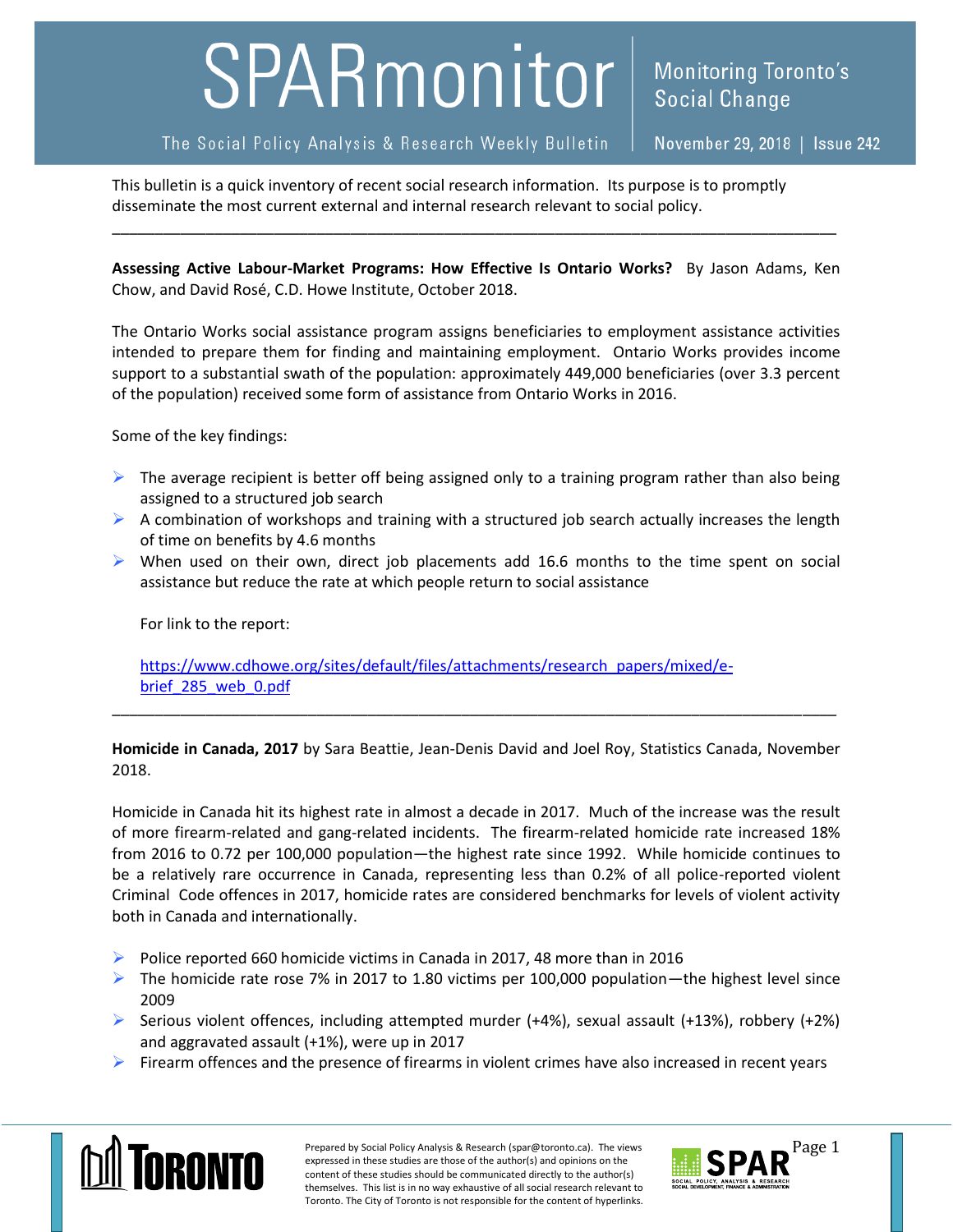For link to the report:

[https://www150.statcan.gc.ca/n1/en/daily-quotidien/181121/dq181121a-eng.pdf?st=jm7cz\\_4s](https://www150.statcan.gc.ca/n1/en/daily-quotidien/181121/dq181121a-eng.pdf?st=jm7cz_4s) \_\_\_\_\_\_\_\_\_\_\_\_\_\_\_\_\_\_\_\_\_\_\_\_\_\_\_\_\_\_\_\_\_\_\_\_\_\_\_\_\_\_\_\_\_\_\_\_\_\_\_\_\_\_\_\_\_\_\_\_\_\_\_\_\_\_\_\_\_\_\_\_\_\_\_\_\_\_\_\_\_\_\_\_

## **Faith in the Public Square? A Comprehensive Study of the Segments of Canadian Society** by Angus Reid Institute, November 2018.

The appropriateness of faith in the public square is often a source of debate in Canada. A new study from the Angus Reid Institute, in partnership with Cardus, finds that when it comes to this debate, the Canadians taking each side may not be those that one may expect. One may assume this group is more likely to be made up of older and more Conservative voting Canadians, this study finds Proponents more likely to be younger, more highly educated, and largely Liberal-supporting.

Key findings:

- $\triangleright$  Three-quarters of Public Faith Proponents (73%) say that the contributions of faith-based communities to Canada are more good than bad, or good outright, while just six per cent of Public Faith Opponents hold this opinion
- $\triangleright$  Half of Public Faith Proponents (50%) strongly agree that having a religious or faith-focused upbringing helps shape good citizenship characteristics. The Uncertain are more likely to moderately agree (53%) while two-thirds of Opponents (68%) disagree with this idea
- $\triangleright$  Canadians are deeply divided about the relevance of faith communities in addressing social issues
- $\triangleright$  Seven-in-ten (68%) Canadians say that the basics of world religions should be taught in public high schools, and that government leaders should be knowledgeable about the tenets of major religions (70%)

For link to the study:

[http://angusreid.org/wp-content/uploads/2018/11/2018.11.23\\_Cardus.pdf](http://angusreid.org/wp-content/uploads/2018/11/2018.11.23_Cardus.pdf)

**A Work and Opportunity Agenda for Canada** by Brian Lee Crowley and Sean Speer, Macdonald-Laurier Institute Publication, September 2018.

\_\_\_\_\_\_\_\_\_\_\_\_\_\_\_\_\_\_\_\_\_\_\_\_\_\_\_\_\_\_\_\_\_\_\_\_\_\_\_\_\_\_\_\_\_\_\_\_\_\_\_\_\_\_\_\_\_\_\_\_\_\_\_\_\_\_\_\_\_\_\_\_\_\_\_\_\_\_\_\_\_\_\_\_\_

Concerns about economic dislocation, working-class anxieties, and "the future of work" have led to a renewed political focus on income redistribution and new forms of welfarism including the guaranteed annual income. The working assumption for many politicians and commentators is that present-day political populism is merely an expression of income disparities and economic insecurities, and that higher tax rates for high-income earners and larger cash transfers for everyone else will solve the problem and restore political tranquility.

- $\triangleright$  Forty percent of Canadians are concerned about losing their jobs to automation and other technological innovation
- $\triangleright$  More than one-third think they are doing worse compared to those 25 years ago and nearly 60 percent expect their circumstances will only worsen